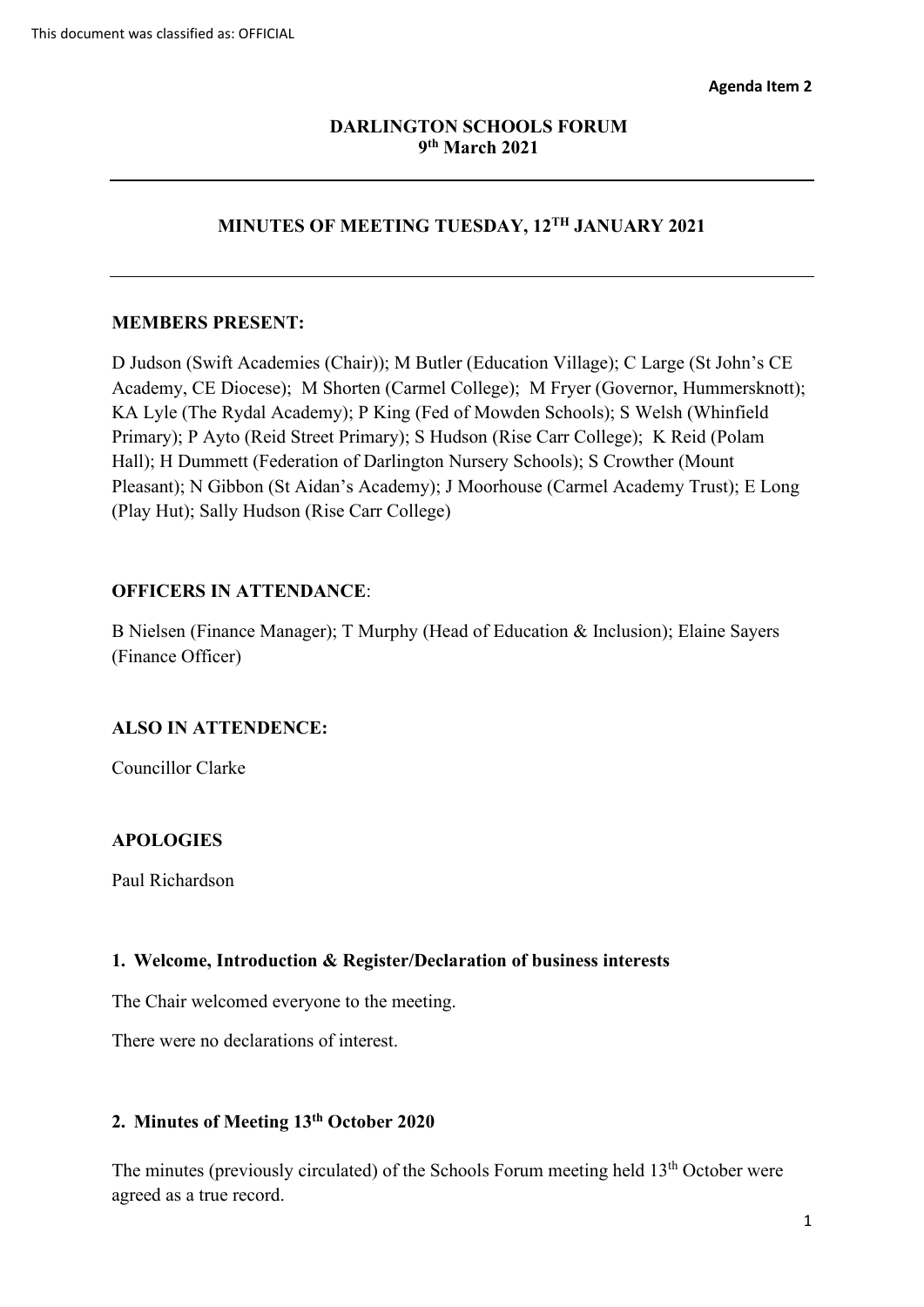## **3. Budget Update 2020/21**

The Finance Manager outlined items in the previously circulated report highlighting the changes to the budget and the current projected budget position.

The following key items were highlighted to Forum:

- The LA contacted the Education Skills Funding Agency and it was agreed that the deduction of £228,000 had been incorrect and this was therefore returned to Darlington's allocation.
- The Schools Block is projected to be underspent by £81,372, which has been used within the 2021/22 funding formula calculation.
- The Central Schools Block is estimated to be underspent by £22,845, an increase in underspend of £19,495 on the previously reported position.
- The High Needs Block is projected to be overspent by approximately £795,000 an increase in projected overspend of £500,000 on the figure reported in October.
- place is expected to be much lower. The final position will be known in June/July. • The Early Years block is projected to be underspent by approximately £100,000 an increase in underspend of approximately £33,000 on the previous report. COVID is having a significant impact on the budget and as the final early years allocation for 2020/21 will be updated for the spring 2021 census, with lock down it is expected that funding allocated will decrease. Therefore the final underspend, once clawback takes
- No changes have been made to the reserves since the last Forum and therefore the balance remains at £4,794,408 of deficit.

Overall, the in-year budget for 2020/21 is currently projected to be overspent by £589,809.

The overall estimated budget position for 2020/21 is a deficit of £5,384,217 once the deficit from 2019/20 has been included.

#### Recommendations

Forum noted the current budget position

Forum noted the ongoing pressures within high needs budgets.

#### **4. School Funding Formula 2021/22**

The Finance Manager outlined items in the previously circulated paper.

The results of the questionnaire regarding the transfer of funding from the schools block to the high needs block were highlighted, which included additional information circulated to schools on 11th January 2021. This showed that 75% of schools agreed to a transfer from the schools block to the high needs block in 2021/22, if this did not impact on the national funding formula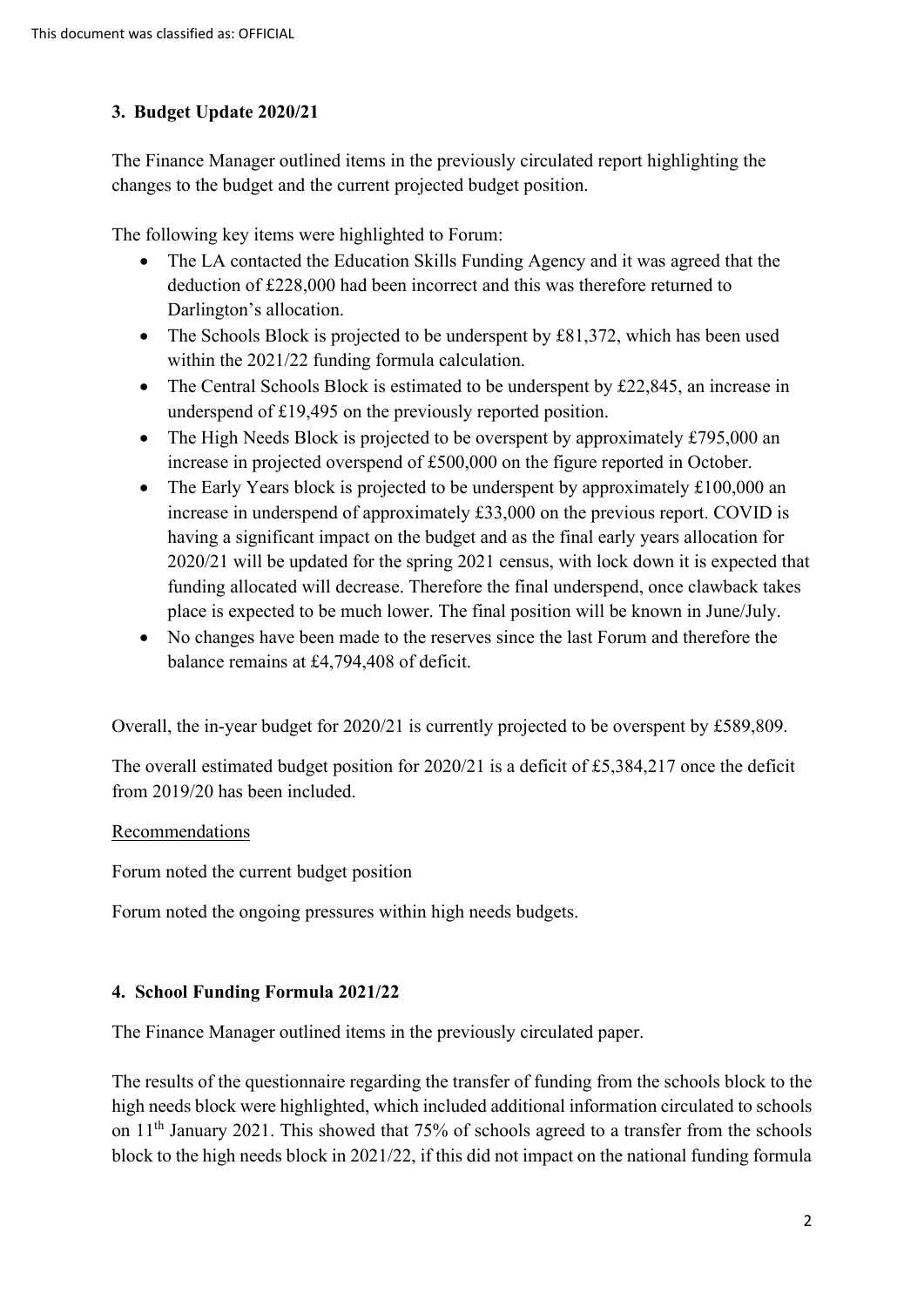were circulated, but overall over 70% of schools agreed to a transfer. (NFF) rates being increased. An additional late response had been received since the papers

 The Local Authority had reviewed the questionnaire results and as a result had not gone forward with a proposal to transfer 0.5% as this would have meant the full NFF could not be implemented, which was not agreed by schools

 schools block to the high needs block. This transfer would still allow the he full NFF criteria The proposed formula therefore in line with the majority of responses was to transfer funding up to the amount that was affordable whilst still implementing the NFF in full. By using previous years underspend and unused growth funding £332,375 could be transferred from the and unit values have been used in calculation of Darlington's school budget shares for 2021/22, including setting the minimum guarantee level at the maximum allowed and also using the mobility factor.

It was asked how growth funding was allocated. Growth is allocated into the schools block on a formula basis calculated by the DFE. This formula includes the previous years allocation which means that year on year allocations do not change by large amounts over a short time.

## Recommendations

The Forum agreed to a transfer of £332,375 from the schools' block to the high needs block in 2021/22.

The Forum noted the funding formula budgets for 2021/22 and approved the growth fund criteria for 2021/22

## **5. High Needs Update**

Forum regarding the 2021/22 high needs budget. The Finance Manager outlined the key points in the previously circulated paper to update the

The Head of Education  $\&$  Inclusion updated the Forum with regard to the two new high needs facilities opening at Redhall Primary and Rise Carr College, as well as progress on the Tees Valley Free school.

 The allocations for 2021/22 were discussed. It was noted that invest to save funding was welcomed but must be used to deliver improvements to outcomes and deliver reduced costs.

 the tool being highlighted. This template will form the basis of future reporting of the high needs recovery plan to Forum and will be shared with Forum at all future meetings. The DfE have created a template to assist local authorities with planning how they recover high needs deficits. This template was briefly demonstrated to the Forum, with key areas of

## Recommendations

Forum noted the proposed usage of the high needs block.

Forum noted the high needs budget deficit and current recovery plan.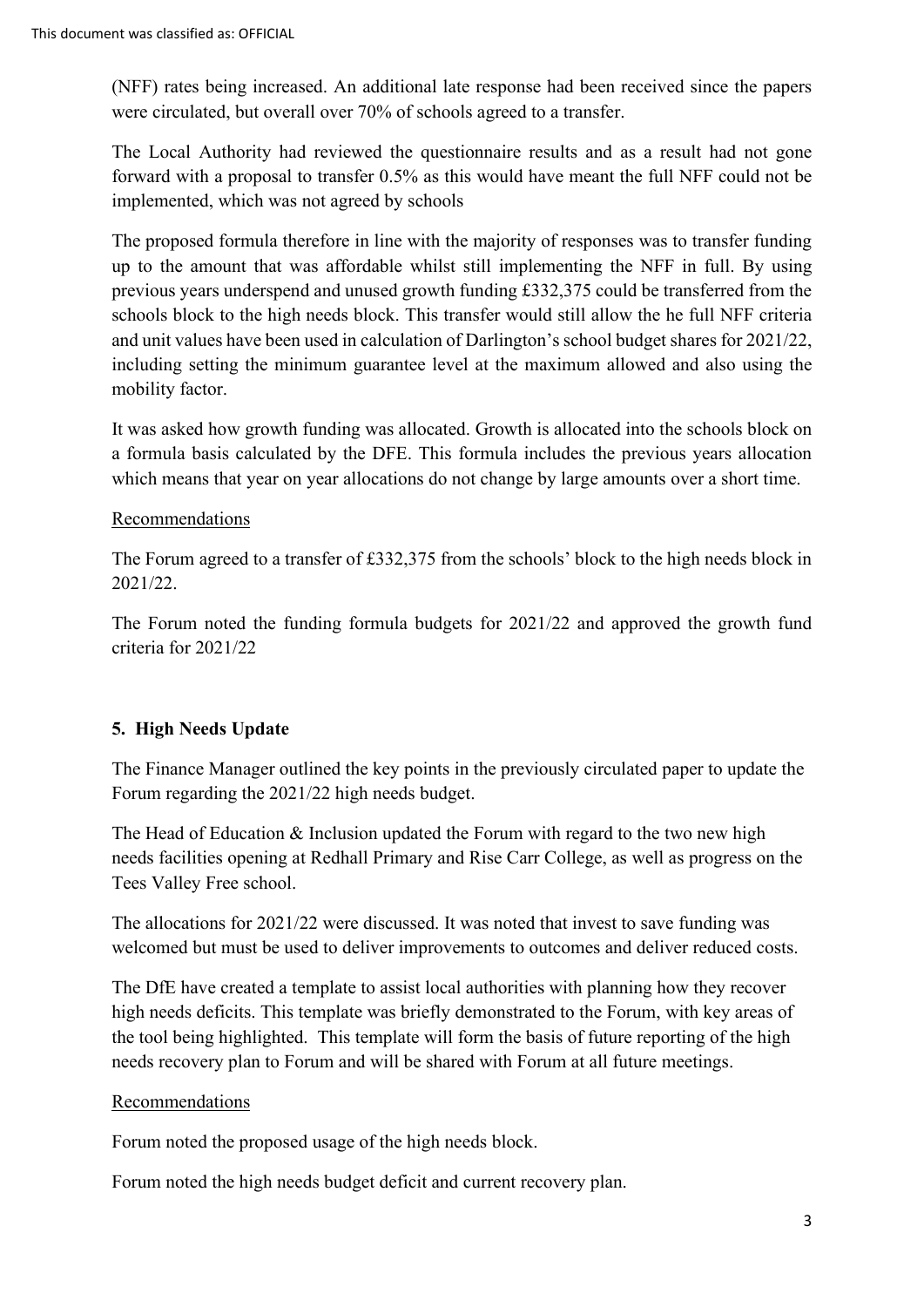### **6. Budget Setting 2021/22**

The Finance manager outlined the key points in the previously circulated paper.

#### Early Years

The provisional allocations were outlined and it was highlighted that the amount of funding received from the Government for the 3&4 year old hourly rate and the 2 year old hourly rate had increased by 6pence and 8 pence respectively. No other funding rates had changed.

The Local Authority proposed to pass these increases onto providers, by increasing the hourly rates paid by the same amounts. No changes were proposed to the deprivation, early years pupil premium or disability access fund rates in line with no increase from the Government.

The SEN inclusion fund for 2021/22 is to be set at £200,000 as in 2020/21.

No increase is proposed in the £113,754 of funding held centrally.

 provisional and part conditional, with further guidance expected from the DfE later. The maintained nursery school lump sum allocations received for 2021/22 are part

Discussion took place regarding the funding of early years and the maintained nursery lump sums which are causing stability issues for early years providers.

Further guidance was expected from the DFE and the modelling would be undertaken with regard to the 3 & 4 year old rate using reserves, though it was expected that further change to the rate over the Government increase, were unlikely.

#### The Central schools block

Small changes to the funding used in the formula element of the allocation were highlighted to Forum.

 allocation had decreased by 20% as expected, that no reductions were needed in 2021/22 due Forum were notified that with regard to the historic element of the block that although the to the funding base being higher. Some spare resource was available but as no new commitments are allowed this is to be held in reserve to soften future budget reductions.

 that this work needs to continue throughout 2021/22 rather than awaiting next years budget Discussion took place regarding the how future reductions would be decided and it was noted setting.

#### Recommendations

Forum noted the budget allocations for 2021/22 from ESFA

Forum noted the proposed early years funding rates for 2021/22 and central early years allocation.

Forum agreed to the proposed usage of the central schools block in 2021/22.